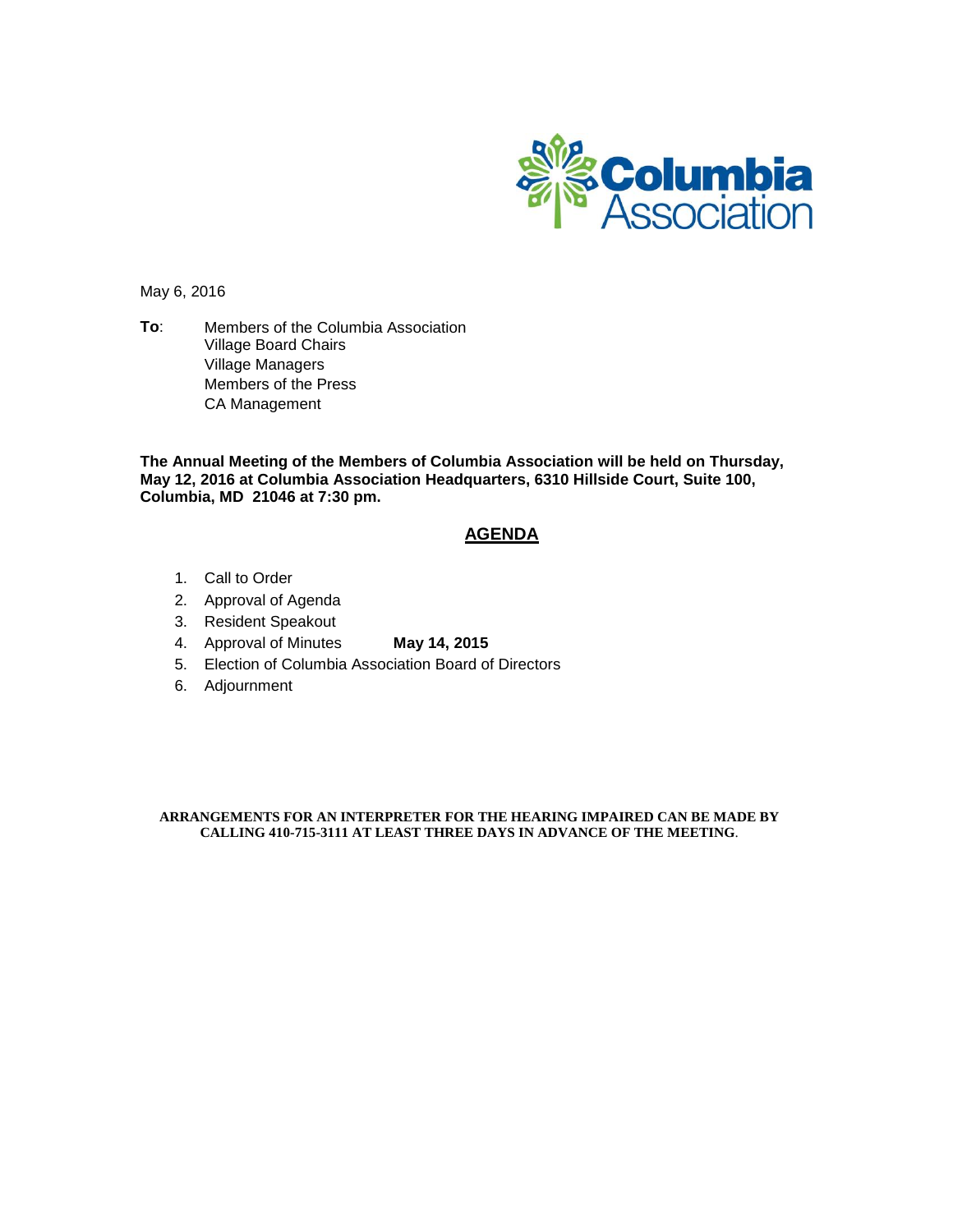| 1                         | <b>DRAFT</b>                                                                                                                                                                       |
|---------------------------|------------------------------------------------------------------------------------------------------------------------------------------------------------------------------------|
| 2                         | <b>Minutes of the</b>                                                                                                                                                              |
| 3                         | <b>ANNUAL MEETING OF THE MEMBERS</b>                                                                                                                                               |
| 4                         | OF COLUMBIA ASSOCIATION                                                                                                                                                            |
|                           | <b>Held: May 14, 2015</b>                                                                                                                                                          |
| 5<br>6                    |                                                                                                                                                                                    |
|                           |                                                                                                                                                                                    |
| $\overline{7}$<br>$\bf 8$ | To be approved: May 12, 2016                                                                                                                                                       |
| 9                         | The annual meeting of the Members of Columbia Association was held on Thursday, May 14, 2015 at the                                                                                |
| 10                        | Columbia Association Building. Present were members Reg Avery, Dick Boulton, Brian Dunn, Janet Evans,                                                                              |
| 11                        | Jeanne Ketley, Alan Klein, Nancy McCord, Gregg Schwind (via phone, then in person), Andrew Stack, and                                                                              |
| 12                        | Chao Wu. Also present were CA President/CEO Milton Matthews, Chief Staff Liaisons Susan Krabbe and                                                                                 |
| 13                        | Norma Heim, Governance Chief of Staff Jane Dembner, and General Counsel Sheri Fanaroff.                                                                                            |
| 14                        |                                                                                                                                                                                    |
| 15                        | <b>1. Call to Order:</b> The Annual Meeting was called to order at 7:36 p.m. by Milton Matthews.                                                                                   |
| 16                        |                                                                                                                                                                                    |
| 17                        | 2. Approval of Agenda:                                                                                                                                                             |
| 18                        | Action: Mr. Klein moved to approve the agenda; Mr. Avery seconded the motion, which passed                                                                                         |
| 19                        | unanimously.                                                                                                                                                                       |
| 20                        | 3. Resident Speakout:                                                                                                                                                              |
| 21                        | (a) Joel Hurewitz, Harpers Choice, spoke about CA transparency and about backdating resolutions to elect                                                                           |
| 22                        | the Board's chair and vice chair, and Inner Arbor Trust representatives.                                                                                                           |
|                           |                                                                                                                                                                                    |
| 23                        | 4. Approval of Minutes of March 12, 2015                                                                                                                                           |
| 24                        | Action: Mr. Stack moved that the minutes of March 12, 2015 be approved. Mr. Klein seconded the motion,                                                                             |
| 25<br>26                  | which passed. Vote: 7-0-3<br>For:<br>Messrs. Avery, Dunn, Klein, Schwind and Stack and Mses. Ketley and McCord                                                                     |
| 27                        | Against:<br>None                                                                                                                                                                   |
| 28                        | Abstain:<br>Messrs. Boulton and Wu, and Ms. Evans                                                                                                                                  |
| 29                        |                                                                                                                                                                                    |
| 30                        | <b>Approval of Minutes of May 8, 2014</b>                                                                                                                                          |
| 31                        | Action: Ms. McCord moved that the minutes of May 8, 2014 be approved. Mr. Schwind seconded the                                                                                     |
| 32                        | motion, which passed. Vote: 7-0-3                                                                                                                                                  |
| 33                        | For: Messrs. Avery, Dunn, Klein, Schwind and Stack and Mses. Ketley and McCord                                                                                                     |
| 34                        | Against:<br>None                                                                                                                                                                   |
| 35                        | Abstain:<br>Messrs. Boulton and Wu, and Ms. Evans                                                                                                                                  |
| 36                        |                                                                                                                                                                                    |
| 37<br>38                  | 5. Election of 10 Directors to the Board of Directors:                                                                                                                             |
| 39                        | Action: Mr. Avery moved that the 10 members of the Columbia Association be elected to the Board of<br>Directors. Mr. Klein seconded the motion, which passed unanimously.          |
| 40                        |                                                                                                                                                                                    |
| 41                        | 6. Adoption of an Amendment to Columbia Association Inc.'s Charter to Change its Corporate                                                                                         |
| 42                        | <b>Address:</b>                                                                                                                                                                    |
| 43<br>44                  | Action: Mr. Avery moved to adopt an amendment to Columbia Association Inc.'s Charter to change its<br>corporate address. Ms. McCord seconded the motion, which passed unanimously. |
|                           |                                                                                                                                                                                    |
| 45<br>46                  | 7. Adjournment: Mr. Avery moved to adjourn the meeting; Ms. McCord seconded the motion, which passed<br>unanimously. The meeting was adjourned at 7:45 p.m.                        |
| 47                        |                                                                                                                                                                                    |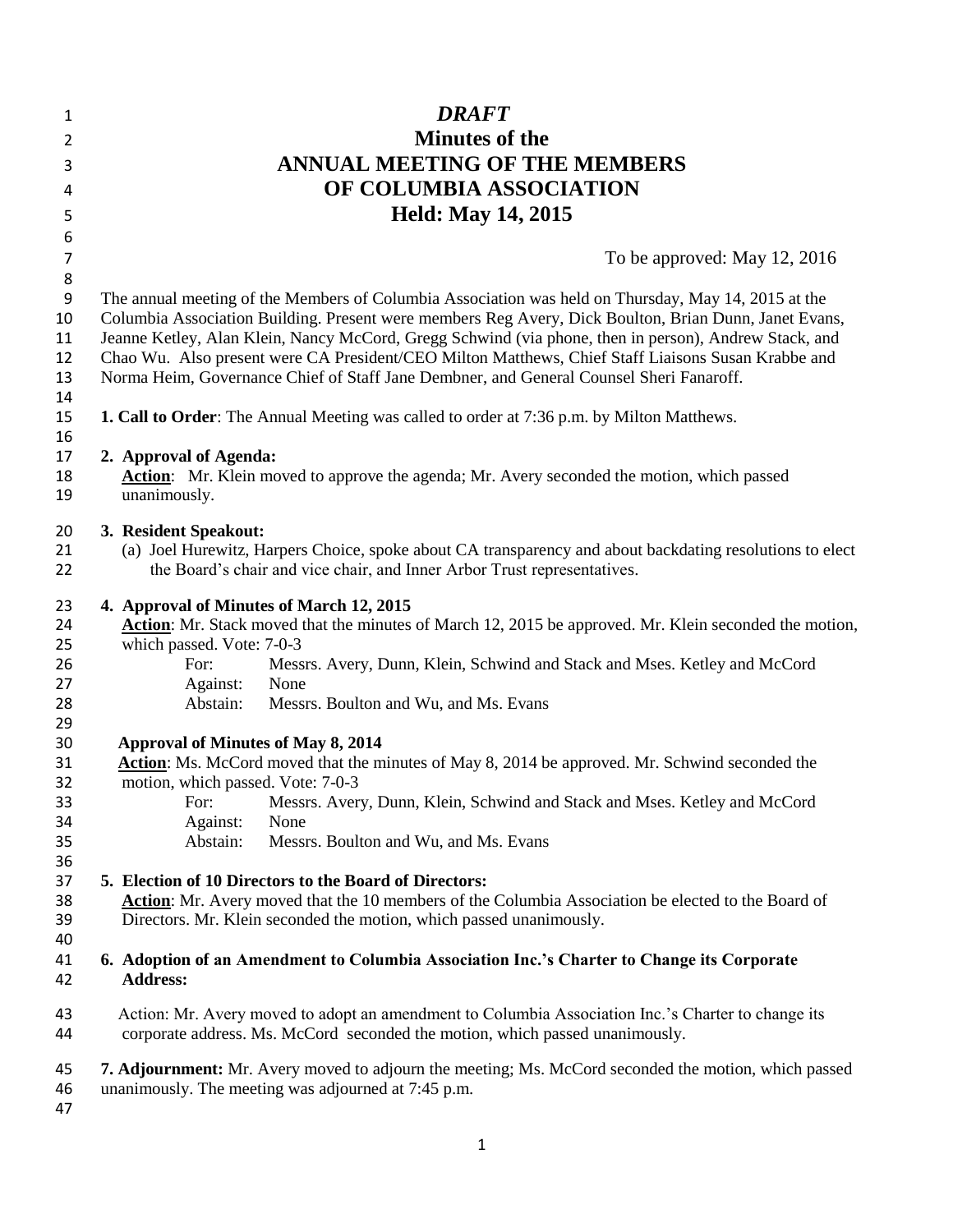- 
- Respectfully submitted,
- 50<br>51
- Valerie Montague
- Recording Secretary